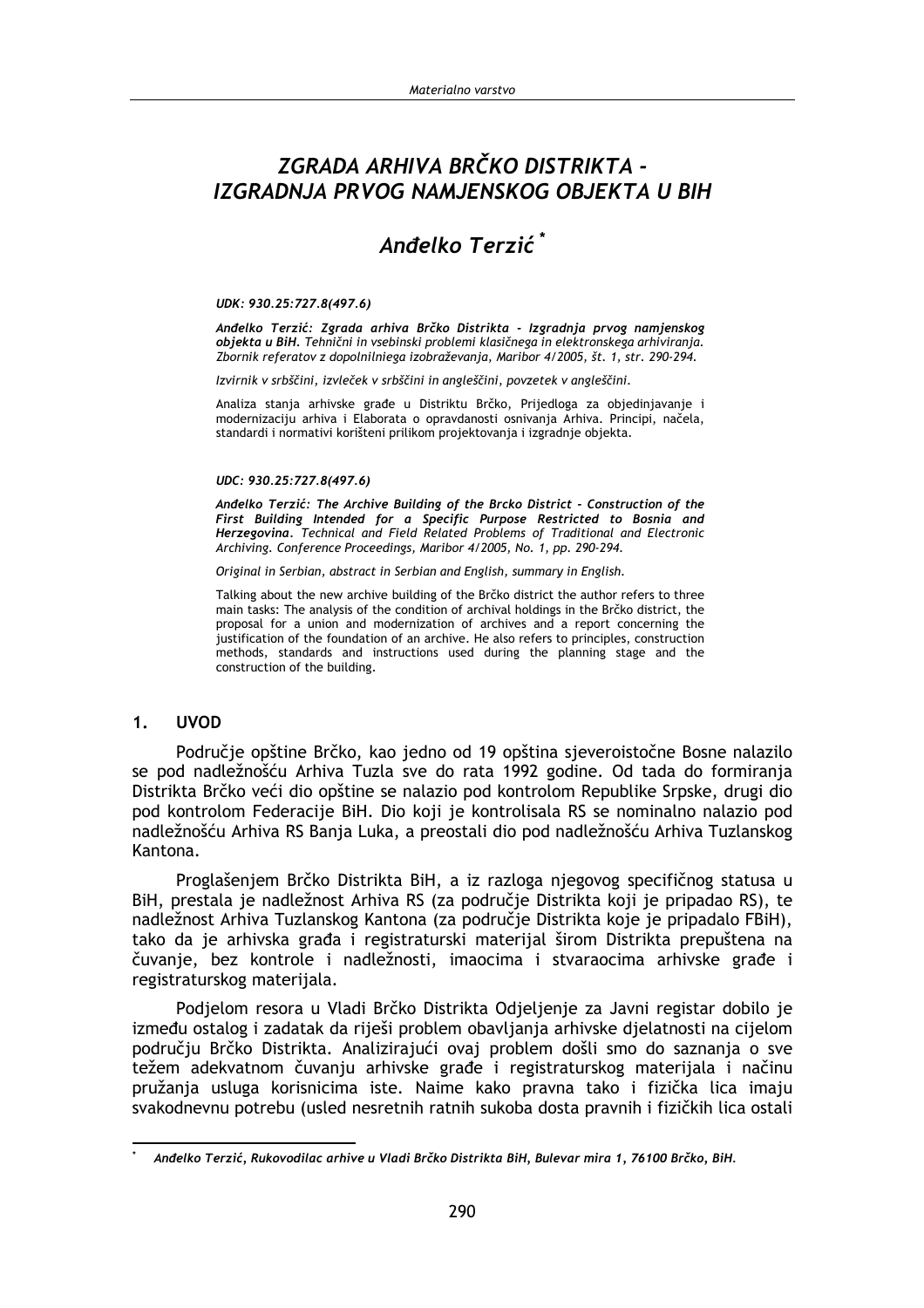su bez razne dokumentacije) da se obraćaju arhivskim službama u raznim ustanovama za izdavanie kopija i duplikata dokumenata.

Trenutno u Brčkom svaki imalac arhivske građe i registraturskog materijala na traženie zainteresovane stranke izdaje kopije i duplikate dokumenata što može dovesti do oštećenja, uništenja i zloupotrebe iste.

Svi ovi problemi koje smo sagledali, doveli su nas do zaključka da moramo što hitnije rješiti ovaj problem, pronaći adekvatan prostor za prikupljanje i koncentraciju arhivske građe i registraturskog materijala kako bi izvršili modernizaciju, odnosno kompjuterizaciju, utvrdili tačan popis svih dokumenata koji bi se arhivirao, jednom riječi formirati Ustanovu koja će se baviti ovom problematikom, jer sadašnja situacija u obavljanju arhivske djelatnosti u Brčko Distriktu BiH nezadovoljava ni potrebe građana, a ni potrebe organa vlasti i ostalih ustanova u Brčko Distriktu BiH.

#### $2.$ PRINCIPI I NAČELA

Puno razumijevanje i saradnju dobili smo od Distrikt Menadžment tima i gospođe Johane Eversole sa kojom smo uradili «PRIJEDLOG ZA OBJEDINJAVANJE I MODERNIZACIJU ARHIVE BRČKO DISTRIKTA BiH» u kome su dati osnovni principi i načela kojih se moramo pridržavati u daljem radu na rješavanju ovog problema:

- Odjeljenje za Javni registar mora osigurati bezbjedno i pravilno čuvanje arhivske građe, a svrha ovog zahtjeva je da se obezbjedi objekat u prostoru bivše kasarne kao i sredstva za njegovu izgradnju. Obezbjediti skladištenje arhivke građe na najefikasniji mogući način, obezbjediti zaštitu, čuvanje i pristup arhivskim dokumentima u skladu sa potrebama i očekivanjima zajednice. Dokumente od trajne vrijednosti čuvati pod najboljim mogućim uslovima.
- Naročitu pažnju obratiti na rizike kao što su vatrena stihija, poplave, kao i  $\bullet$ hazarde uzrokovane ljudskim faktorom tipa vandalizam.
- Od velikog je značaja da objekat u kome će biti smještena dokumentacija bude izgrađen od čvrstog materijala i dobro izoliran od prodora vlage, zaštićen od napada štetočina, te udalien od vodotokova, vodovodnih i odvodnih cijevi sa dobro urađenom drenažom i odvodom vode.
- Ukoliko postoje mogućnosti prostor za skladištenje arhivskog materijala (depo) bi trebao biti odvojen od radnog dijela vatrostalnim zidom.
- U skladišnom prostoru obratiti pažniu na ventilaciju, dovoljan prostor za kretanje ručnih kolica ili vagoneta, slobodan prostor između patosa i plafona u odnosu na police, otpornost podnih podloga na težinu, količinu prirodne svjetlosti u depoima, temperaturu i vlažnost koja bi trebala biti stabilna koliko god je to moguće.
- Stalaže, police, regali i ormari za odlaganje moraju biti prilagođeni vrsti dokumenata koji se čuvaju, a moraju biti od izdrživog, nezapaljivog materijala prilagođenog periodu čuvanja.
- Zgrada i prostorije u kojima se čuva arhivski materijal moraju biti redovno kontrolisane kako bi se obezbjedila stabilna i bezbjedna sredina za čuvanje iste. Program mora biti ostvaren putem kontrole temperature u zgradi,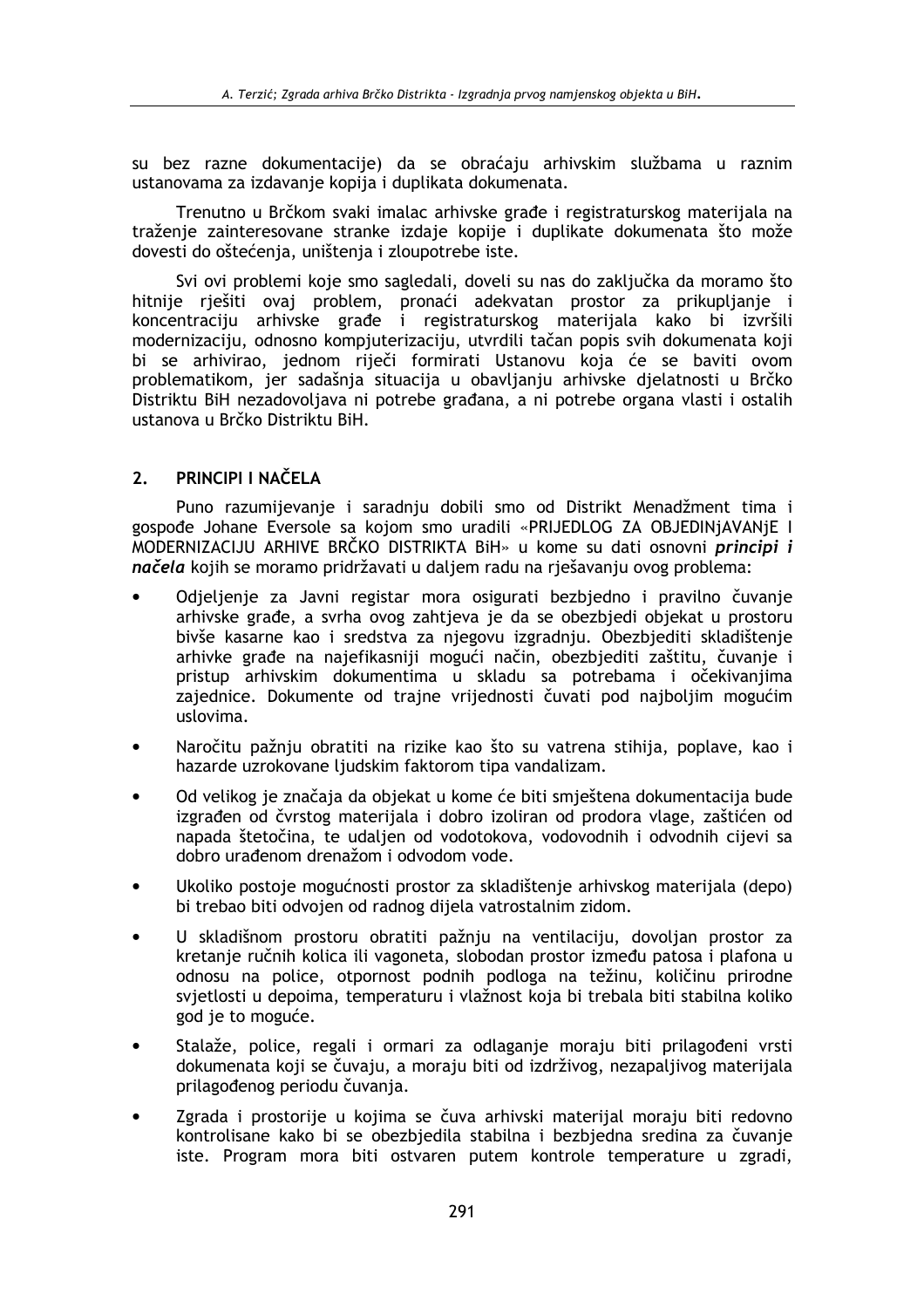vlažnosti, kvaliteta vazduha, kontrolom rasviete, štetočina, opreme za protupožarnu, protivprovalnu i drugu bezbiedosnu zaštitu.

#### **STANDARDI I NORMATIVI**  $\overline{\mathbf{3}}$

Početkom 2002 godine uz veliku i nesebičnu pomoć Dr. AZEMA KOŽARA izradili smo «ELABORAT O OPRAVDANOSTI OSNIVANJA ARHIVA DISTRIKTA BRČKO BiH» u kojem smo ukazali na veliku potrebu i značaj formiranja Arhiva kojeg smo prezentovali VLADI BRČKO DISTRIKTA BIH I PREDSTAVNICIMA OHR-a.

Glavni dio elaborata (vezan za smještajni prostor) odnosi se na standarde i normative kojih se treba pridržavati u realiozaciji projekta budućeg objekta Arhiva.

Za optimalno funkcionisanje Arhiva potrebno je sledeća organizacija prostora u arhivskoj zgradi:

| Depo za građu       | 60%  |
|---------------------|------|
| Radni prostor       | 20 % |
| Pomoćne prostorije  | 10%  |
| <b>Biblioteka</b>   | 4 %  |
| Čitaonica i izložbe | 4 %  |
| Ostali prostor      | 2%   |

Normativi za depo su sledeći:

| Nosivost podova                                                                                                                                     | 1500/m2            |
|-----------------------------------------------------------------------------------------------------------------------------------------------------|--------------------|
| Visina depoa                                                                                                                                        | $3,00 \; \text{m}$ |
| Osvijetljenost                                                                                                                                      | 30 luksa           |
| Vlažnost vazduha                                                                                                                                    | 50-55 %            |
| Temperatura vazduha                                                                                                                                 | 13-17 C            |
| Normativi za temperaturu zraka<br>za elektronske zapise razlikuju<br>se od naznačenih, a preporučuje<br>se temperatura vazduha od -2<br>$do + 2 C.$ |                    |

Osnovni uslov za dalje aktivnosti bio je dobijanje lokacije za izgradnju objekta koji smo uspješno rješili, raspisali tender za idejno rješenje kojom prilikom je izabran idejni projekat projektne kuće DOO «PROJEKT» Brčko. Početkom 2003 godine projektna kuća je uspješno završila izradu projektne dokumentacije, tako da su se stekli uslovi za početak izgradnje objekta. Nakon raspisivanja tendera i izbora najpovoljnijeg izvođača radova krenuli smo u izgradnju objekta koji će se graditi i opremati u više faza.

Objekat je spratnosti podrum, prizemlje i sprat, najveći dio objekta otpada na depoe koji se nalaze u sve tri etaže jedan iznad drugog. Objekat treba da zadovolji sve principe i načela iz Prijedloga za objedinjavanje i modernizaciju arhive Brčko, kao i tehničke standarde i normative navedene u Elaboratu o opravdanosti osnivanja Arhiva Distrikta.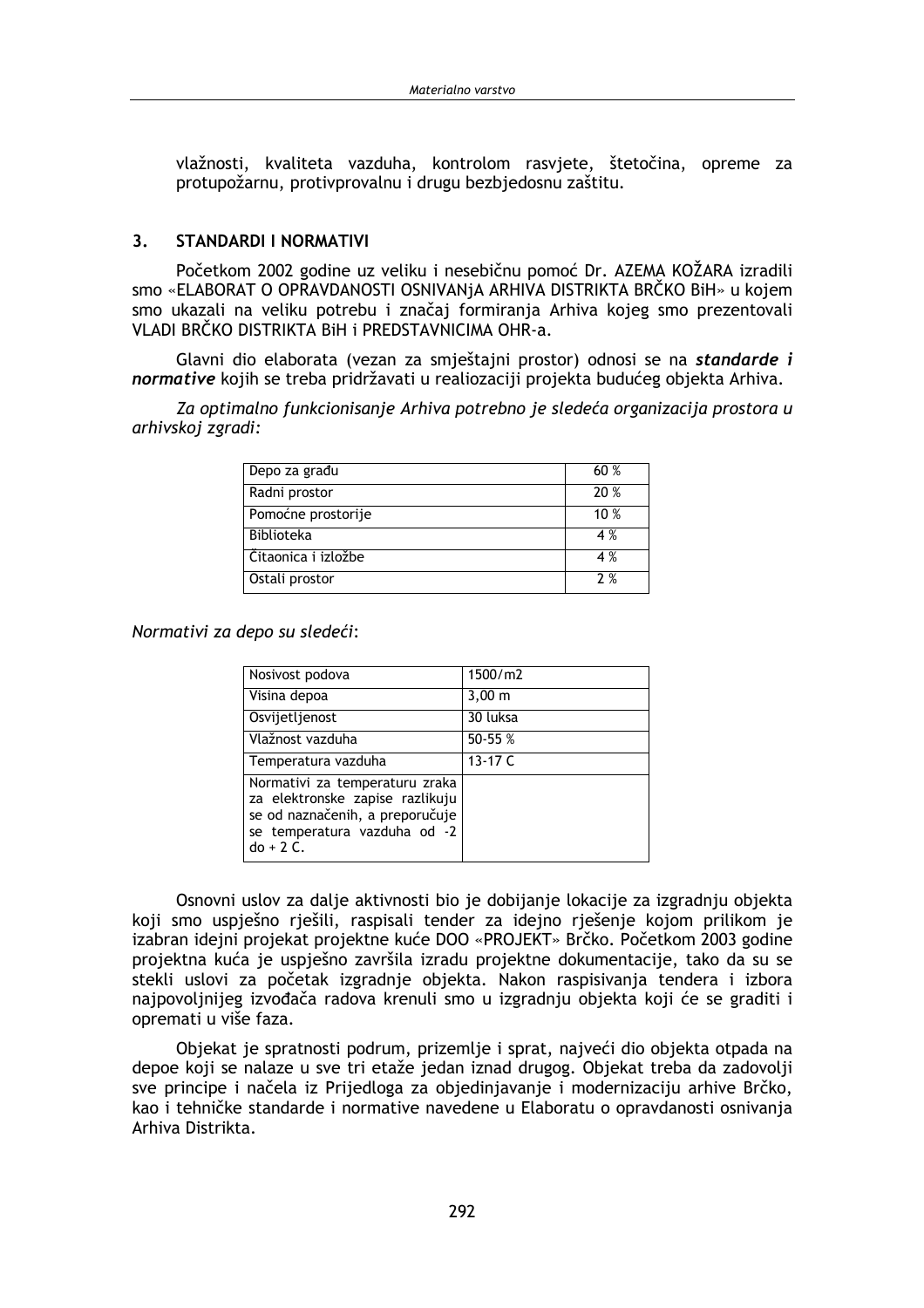| Bruto površina objekta | 3283,68 | metara  | kvadratnih        |
|------------------------|---------|---------|-------------------|
| Neto površina objekta  | 2958,66 | $\prec$ | $\prec$           |
| Depoi                  | 1929.83 | $\prec$ | $\prec$           |
| Kancelarije            | 320.00  | $\prec$ | $\prec$           |
| Ostali radni prostor   | 266.50  | $\prec$ | $\prec$           |
| <b>Trezor</b>          | 21.16   | $\prec$ | $\prec$           |
| <b>Biblioteka</b>      | 54.31   | $\prec$ | $\prec$           |
| Čitaonica              | 31.95   | $\prec$ | $\leftrightarrow$ |
| Sala za sastanke       | 39.74   | $\prec$ | $\prec$           |
| Izložbeni prostor      | 66.19   | $\prec$ | $\prec$           |
| Kotlovnica i klima     | 129.15  | $\prec$ | $\prec$           |
| Ostalo                 | 99.83   | $\prec$ | $\prec$           |

#### OSNOVNE KARAKTERISTIKE OBJEKTA  $\overline{\mathbf{4}}$ .

Konačna ukupna predračunska vrijednost objekta iznosi 2.650.047,58 konvertibilnih maraka, odnosno 1.352.065,09 eura.

Najveći dio podruma odnosi se na prostor dva depoa koji su razdvojeni zidom, dok se u preostalom prostoru sa desne strane objekta nalaze prostorije za klimu, kotlovnicu, radionica za kućnog majtora, prostorija za higijeničarku i jedan manji magacin.

U prizemlju objekta nalaze se depo, kancelarija za informacije, kancelarija za prijem stranaka, biblioteka sa čitaonicom, sala za sastanke i prostorija za izložbe, kopirnica, toaleti, kao i čajna kuhinja koja je u satavu ulaznog hola. Sa desne bočne strane nalazi se ulazna rampa za prijem materijala sa kancelarijama za sortiranje, oprašivanje, dezinfekciju i prostoriju za smještaj zaprimljenog neobrađenog materijala.

Na spratu se takođe nalazi depo u čijem sastavu se nalazi trezor, koji služi za čuvanje izuzetno vrijedne arhivske građe, sa specijalnim vratima koja se otvaraju pomoću šifre. Ostali prostor čine kancelarije za službenike i rukovodeće organe, kao i prostorije za elektronsku obradu podataka (skeniranje, mikrofilmovanje i dr.).

Objekat je u skladu sa namjenom izgrađen od zidova koji su vatrootporni, primjenjeni su negorivi materijali. Na ulazu u depo ugradiće se specijalna vrata koja su između ostalih karakteristika i vatrootporna. Za zaposleno osoblje od 20 do 30 članova, korisnike objekta (stranke i posjetioci) i transport arhivske građe i registraturnog materijala obezbjeđena je komunikacija dvokrakim stepenicama i liftom

Na glavni ulaz ulaziće zaposleni službenici i posjetioci. Odmah do ulaznih vrata se nalazi prostorija za portira i prostorija za informacioni centar gdje će posjetioci dobiti sve potrebne informacije. U ulaznom holu organizovano je mjesto za čekanje i sjedenje uz koje se nalazi čajna kuhinja i šank.

Posebna pažnja je posvećena zaštiti objekta od požara, a predviđene su sledeće mjere:

- Vanjska hidrantska mreža sa dva nadzemna hidranta NO 80,
- Unutrašnja hidrantska mreža sa tri hidranta (dva u prizemlju i jedan na spratu)
- Uređaj za povišenje pritiska (za hidrantsku mrežu)  $\bullet$